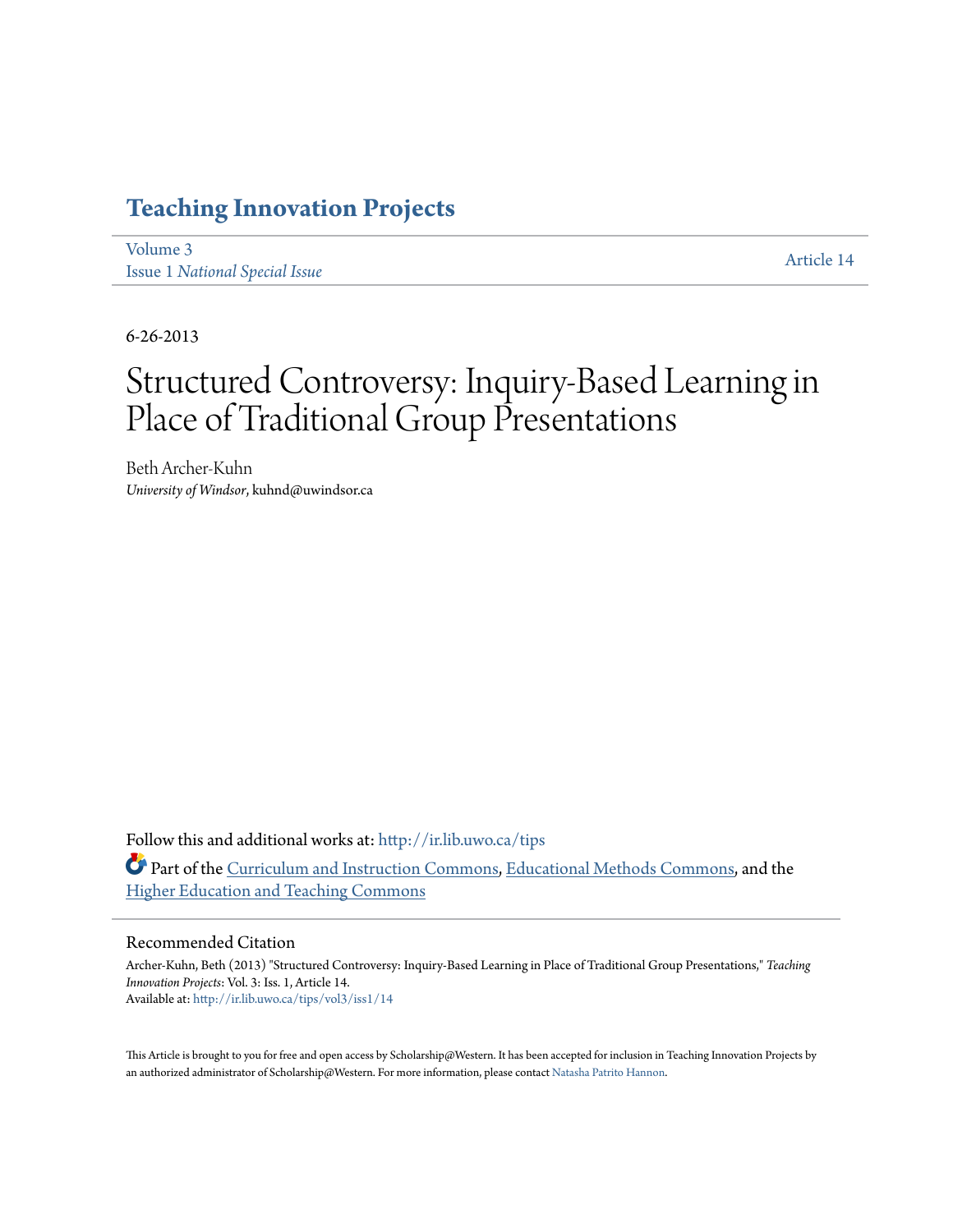## Structured Controversy: Inquiry-Based Learning in Place of Traditional Group Presentations

#### **Summary**

Knowledge is constructed through active and deep learning (Brew, 2003; Fougner, 2012). Inquiry-based learning (IBL) can facilitate active and deep learning, as it is "a self-directed, question-driven search for understanding" that affords students the opportunity to explore a subject and develop central questions through their exploration (Hudspith & Jenkins, 2007, p.9). The purpose of inquiry is to "develop the skills needed to bring research to bear on the understanding of a central question" (p. 10). To this end, Hudspith and Jenkins (2007) have used this teaching method to incorporate group work into the classroom in the Faculties of Social Science and Humanities and the Faculty of Science at Western University in both core courses and special topic interdisciplinary ones. Furthermore, Justice et al. (2007) describe IBL as a process "about discovery and systematically moving from one level of understanding to another, higher level" (p.202).

Structured controversy is an active learning activity that helps to prepare students for inquiry-based learning. This occurs when students are encouraged to explore a theme (through research) as a member of a group/ team who then present or argue against an opposing team's arguments. Structured controversy works well in a community practice or macro course as a teaching strategy that fosters social action. This active and deep learning activity goes beyond the achievement of learning outcomes from traditional group presentations and "help the student get some background in a particular area, become familiar with disputed issues, and to spark starting points for inquiry" (Hudspith & Jenkins, 2007, p.27). This workshop will provide the instructor with activities used to facilitate a structured controversy and an opportunity to experience this teaching method in order to appreciate the power of this exercise for student learning.

#### **Keywords**

structured controversy, inquiry-based teaching and learning, group presentations

#### **Creative Commons License**

<u>(@\_0\_]</u>

This work is licensed under a [Creative Commons Attribution 3.0 License.](http://creativecommons.org/licenses/by/3.0/)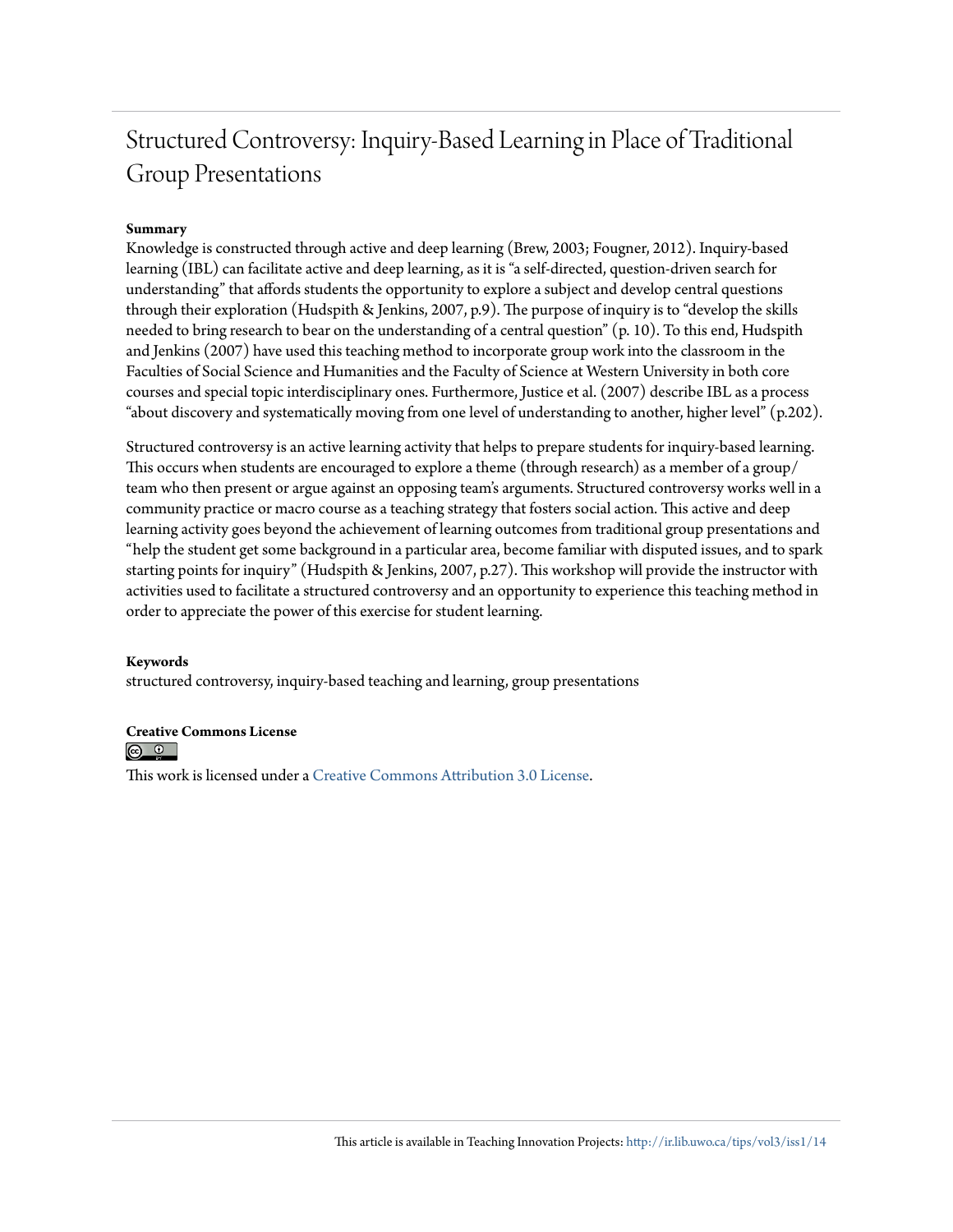#### **Structured Controversy: Inquiry-Based Learning in Place of Traditional Group Presentations**

Beth Archer-Kuhn, University of Windsor

#### SUMMARY

Knowledge is constructed through active and deep learning (Brew, 2003; Fougner, 2012). Inquiry-based learning (IBL) can facilitate active and deep learning, as it is "a self-directed, question-driven search for understanding" that affords students the opportunity to explore a subject and develop central questions through their exploration (Hudspith & Jenkins, 2007, p.9). The purpose of inquiry is to "develop the skills needed to bring research to bear on the understanding of a central question" (p. 10). To this end, Hudspith and Jenkins (2007) have used this teaching method to incorporate group work into the classroom in the Faculties of Social Science and Humanities and the Faculty of Science at Western University in both core courses and special topic interdisciplinary ones. Furthermore, Iustice et al. (2007) describe IBL as a process "about discovery and systematically moving from one level of understanding to another, higher level" (p.202).

Structured controversy is an active learning activity that helps to prepare students for inquiry-based learning. This occurs when students are encouraged to explore a theme (through research) as a member of a group/team who then present or argue against an opposing team's arguments. Structured controversy works well in a community practice or macro course as a teaching strategy that fosters social action. This active and deep learning activity goes beyond the achievement of learning outcomes from traditional group presentations and "help the student get some background in a particular area, become familiar with disputed issues, and to spark starting points for inquiry" (Hudspith & Jenkins, 2007, p.27). This workshop will provide the instructor with activities used to facilitate a structured controversy and an opportunity to experience this teaching method in order to appreciate the power of this exercise for student learning.

KEYWORDS: structured controversy, inquiry-based teaching and learning, group presentations

#### LEARNING OBJECTIVES

By the end of this workshop, participants will be able to:

- articulate the benefits of inquiry-based learning;
- justify how structured controversy can be used as an alternative to group presentations;
- engage in a social action activity and relate this activity to learning outcomes in micro and macro practice; and
- facilitate a structured controversy within your classroom.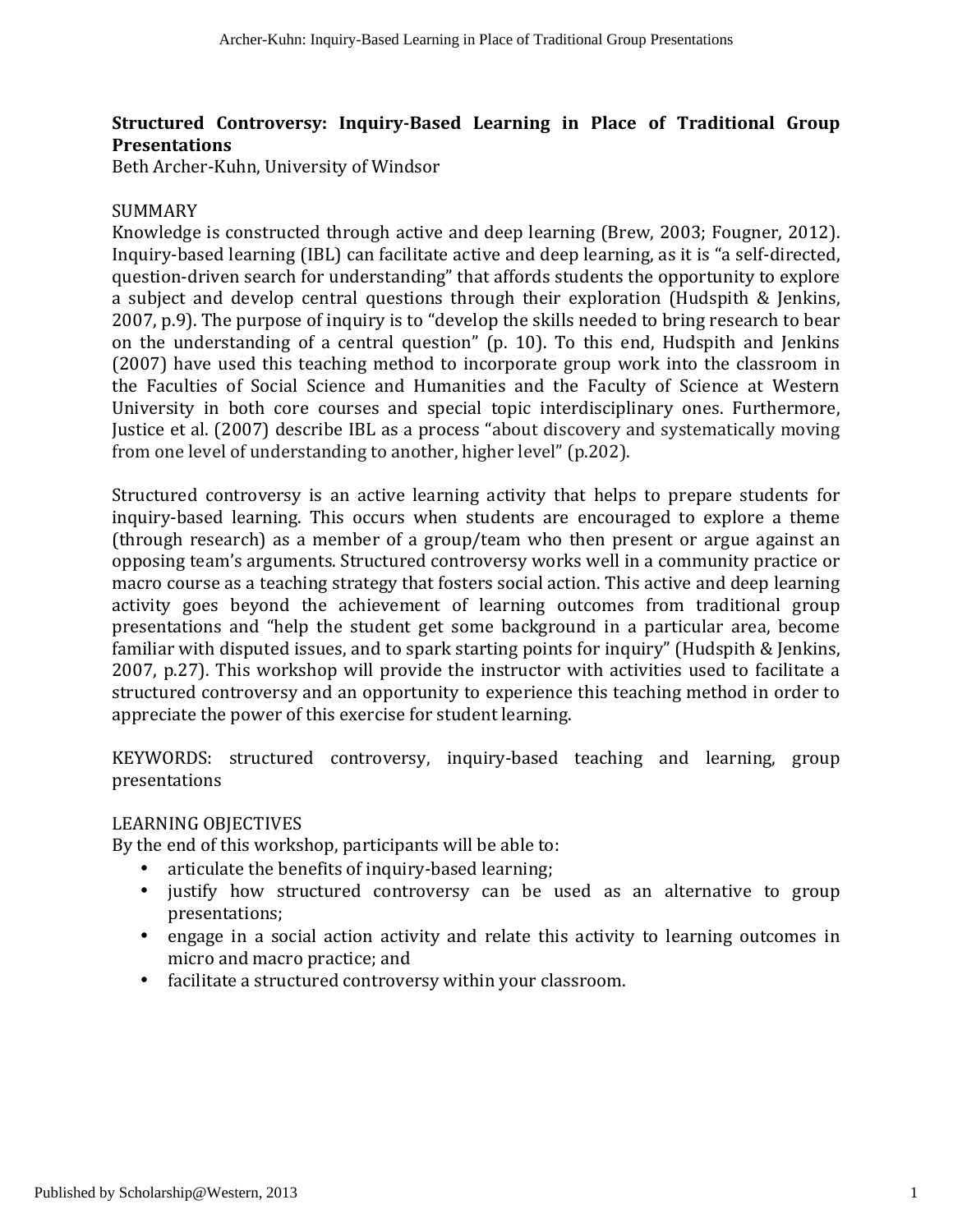#### REFERENCE SUMMARIES

Healey, M. (2005). Linking research and teaching: Exploring disciplinary spaces and the role of inquiry-based learning. In Barnett, R. (ed) 2005. *Reshaping the University: New relationships between Research, Scholarship and Teaching*. McGraw Hill, Open University Press, 67-78.

Healey (2005) indicates a preference for student development of research skills through opportunities to experience these skills within the classroom, noting, "students are likely to gain most benefit from research, in terms of depth of learning and understanding, when they are also involved in research, for example, through various forms of active learning, such as inquiry-based learning" (Healey, 2005, p. 67). Consequently, Healey (2005) points to discrepancies between disciplines in how research and teaching are conducted to explain the differences in student access to opportunities involving research. In his review of the literature specific to disciplinary research and teaching, Healey (2005) found support for the position that IBL is the most effective way for students to learn research skills in the classroom. 

Hudspith, B. & Jenkins, H. (2007). Teaching the Art of Inquiry. *Green Guide No 3. Society for* Teaching and Learning in Higher Education. University of Western Ontario. London, Ontario.

Hudspith and Jenkins (2007) explore inquiry-based teaching and learning from their experiences as teachers in higher education institutions. Inquiry-based learning (IBL) can facilitate active and deep learning as it is "a self-directed, question-driven search for understanding" as it affords students the opportunity to explore a subject, and through this exploration, a central question will be developed by the student (Hudspith & Jenkins, 2007, p.9). The purpose of inquiry is to "develop the skills needed to bring research to bear on the understanding of a central question" (p.10). In this article, Hudspith and Jenkins profess their support of inquiry based learning (IBL) to students of all disciplines and across disciplines because people are a part of a complex world and no one discipline has the answers to all questions. The authors have developed and changed their IBL strategies over the years based on input from students. Inquiry provides deep learning experiences that allow students the opportunity to create new knowledge and, according to the authors, it is an approach or path to life-long learning  $(p.9)$ .

Hudspith and Jenkins (2007) argue that inquiry is an art and a creative process that requires critical thinking skills. They contend that IBL differs from Problem-Based Learning (PBL) in that, "a) the student explores a subject or theme and chooses a focus for the research; b) a central research question for inquiry is formulated; c) the student develops a plan of research, based on critical questioning and the attempt to anticipate findings; and d) these research findings are brought to bear on the central question" (p.10). This helpful *Green Guide* takes the reader through an example of inquiry and then considers ideas for teaching IBL including the use of this teaching method in groups to encourage greater learning for the students through diverse perspectives.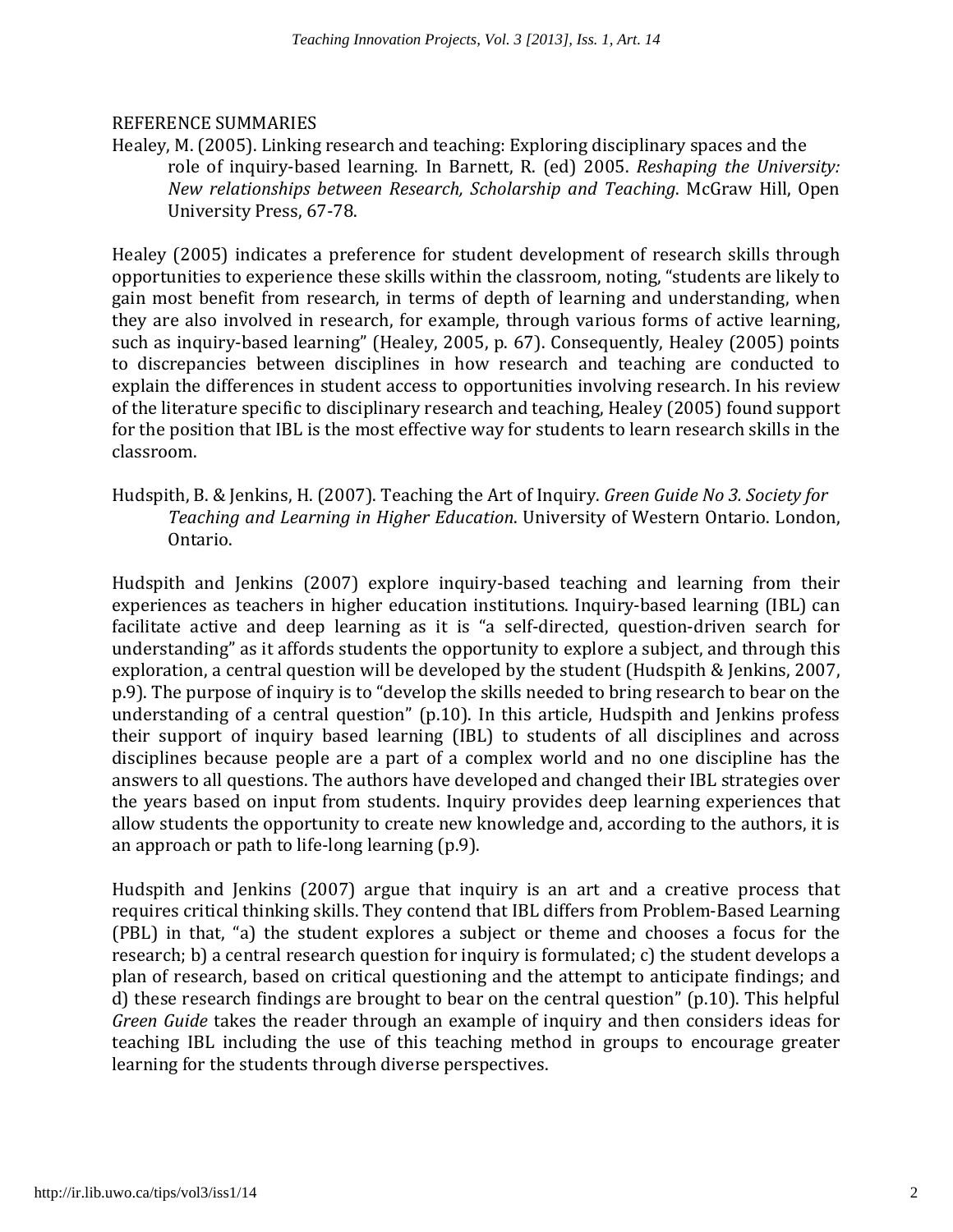The section *exploring* a theme offers a description of the 'structured controversy' strategy used in this workshop. Structured controversy has a very specific approach used in the classroom. For a complete description of the structured controversy strategy and its inclass execution, please review Appendix B, C and D.

Justice, C., Rice, J., Warry, W., Cuneo, C., Inglis, S., Miller, S., & Sammon, S. (2007). How we know inquiry makes a difference in the way students learn. *Experiences With Inquiry* Learning. Edited by Christopher Knapper, 2007. Centre for Leadership in Learning, McMaster University, Hamilton, Ontario.

Justice et al. (2007) are interested in exploring whether teaching an IBL seminar course to first year social science students would make a difference in the way that students learn. To make this determination they first developed what they termed as *lofty goals*, for example, "to foster a broad range of intellectual and academic skills" (p.  $47$ ), and then identified specific objectives for these goals, for example, "encourage students to discover an issue that concerned them, identify a question within this issue and investigate what needs to be known" (p. 47). The objectives were translated into teaching activities to help students achieve the objectives including "tasks for building inquiry-related skills, and opportunity and guidance for conducting their independent inquiry" (p. 47). The authors viewed learning holistically; comprised of knowledge, abilities, values, attitudes and habits of mind (Justice et al., 2007) and then set out to measure learning in a multidimensional way.

The results of their study included both objective measures and student self-reports in addition to comparators over time. They concluded that students who have completed the first-year IBL course have demonstrated long lasting beneficial changes, improved writing skills and self-reflective skills and a deeper approach to learning, all of which they classified as "modest improvements in student performance" (p.56).

Foreman, J. (2011). What is the impact of inquiry-based learning instruction in a group setting? *Studies in Teaching: 2011 Research Digest*. Presented at Annual Research Forum, Wake Forest University, Department of Education, Winston-Salem North Carolina, June 15, 2011, 19-24.

In her study of inquiry-based learning in a group setting, Foreman (2011) proposes that group work provides a real world environment for students, allowing them to make connections between the classroom and outside world, becoming citizens of a 'global society' through the skills they develop within the group environment. It is the interaction or engagement with other students that is of significance in this study. Foreman (2011) found that the size of the group determined the amount of student engagement and this related to the success of the teaching method in terms of student achievement. The more student engagement in the group activity, the higher the student grade in the inquiry based activities. Foreman (2011) suggests the ideal number in a group for inquiry-based learning activities is three to four, with each member having an assigned role. She identifies that lower group participants provides higher group member engagement. Additionally considerations discovered in this study are attention to varying the abilities and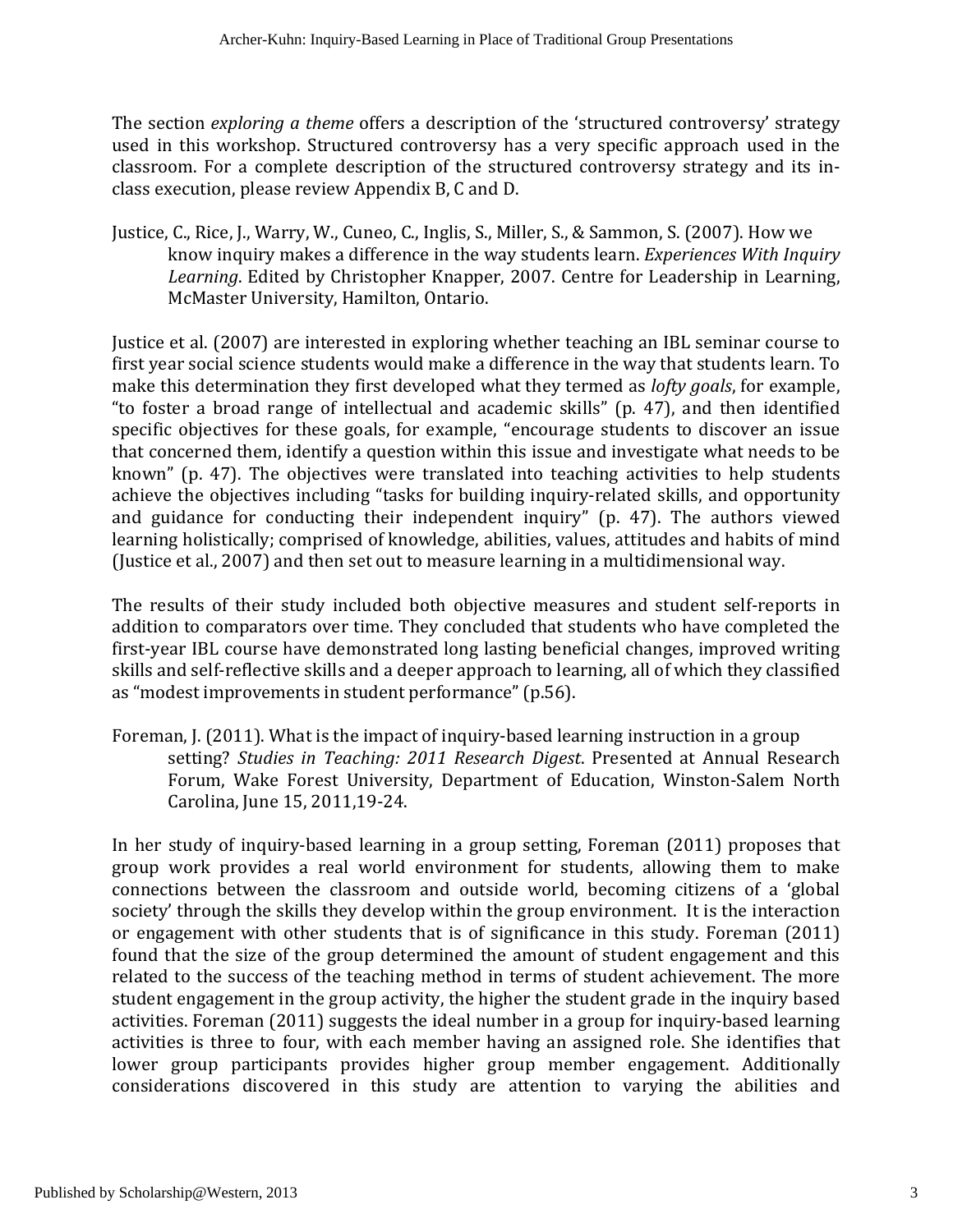personalities of the group participants. This small sample study is based on sixteen mixed race and gender students in a grade nine history class in the United States.

| Duration | GUN LEN LAND UNUANIZATION<br>Subject                  | <b>Activity and Purpose</b>                                                                                                                                                                                                                                                                                                                                                                                                                                                                                                                                                                                                                                                                                |  |  |
|----------|-------------------------------------------------------|------------------------------------------------------------------------------------------------------------------------------------------------------------------------------------------------------------------------------------------------------------------------------------------------------------------------------------------------------------------------------------------------------------------------------------------------------------------------------------------------------------------------------------------------------------------------------------------------------------------------------------------------------------------------------------------------------------|--|--|
| [min]    |                                                       |                                                                                                                                                                                                                                                                                                                                                                                                                                                                                                                                                                                                                                                                                                            |  |  |
| 1        | Introduction                                          | Introduce facilitator to participants and describe the purpose of<br>workshop.                                                                                                                                                                                                                                                                                                                                                                                                                                                                                                                                                                                                                             |  |  |
|          |                                                       | See Appendix A for a sample agenda to distribute.                                                                                                                                                                                                                                                                                                                                                                                                                                                                                                                                                                                                                                                          |  |  |
| 5        | Pros and Cons<br>of Group<br>Presentations            | Brainstorm the positives and negatives of group presentations.<br>Have participants reflect on their experiences with group<br>presentations as a learning tool.                                                                                                                                                                                                                                                                                                                                                                                                                                                                                                                                           |  |  |
| 10       | Overview and<br>Benefits of<br><b>IBL</b>             | Conduct a lecture using Powerpoint to highlight key<br>information. See Appendix H for a sample of powerpoint slides<br>to include.                                                                                                                                                                                                                                                                                                                                                                                                                                                                                                                                                                        |  |  |
|          |                                                       | In this section, participants will see that inquiry based learning<br>(IBL) addresses many of the experiences that they described<br>during the previous brainstorming exercise. For example, IBL<br>requires a level of engagement, collaboration and diversity of<br>views not necessarily found in traditional group work                                                                                                                                                                                                                                                                                                                                                                               |  |  |
| 5        | Structured<br>Controversy:<br>Introduction<br>and     | Distribute a handout on learning outcomes (see Appendix B)<br>and review the information together.<br>This section helps introduce participants to structured                                                                                                                                                                                                                                                                                                                                                                                                                                                                                                                                              |  |  |
|          | Explanation                                           | controversy as a teaching and learning tool                                                                                                                                                                                                                                                                                                                                                                                                                                                                                                                                                                                                                                                                |  |  |
| 12       | Social Issues                                         | Provide participants with examples of how advocacy skills can<br>be used to address issues faced by a vulnerable population and<br>use material in video to learn the skills of a structured<br>controversy.<br>See Appendix C and D.                                                                                                                                                                                                                                                                                                                                                                                                                                                                      |  |  |
| 45       | Structured<br>Controversy<br>in Process and<br>Action | Divide larger group divided in two. Ideally, groups will<br>compromise of 12-30 students. If there are too many<br>participants, divide groups into 4 teams (or as many teams as<br>necessary) with an additional step that incorporates the extra<br>groups. Or, if preferred, the two groups could have small sub-<br>groups of 2-4 students assigned to each task.<br>Through participant planning, teamwork, organizing, research,<br>negotiation and performance of structured controversy,<br>participants will gain an appreciation of the skills students will<br>need to use in this activity and how the learning goes beyond<br>that of the skills learned in group presentations; for example: |  |  |

CONTENT AND ORCANIZATION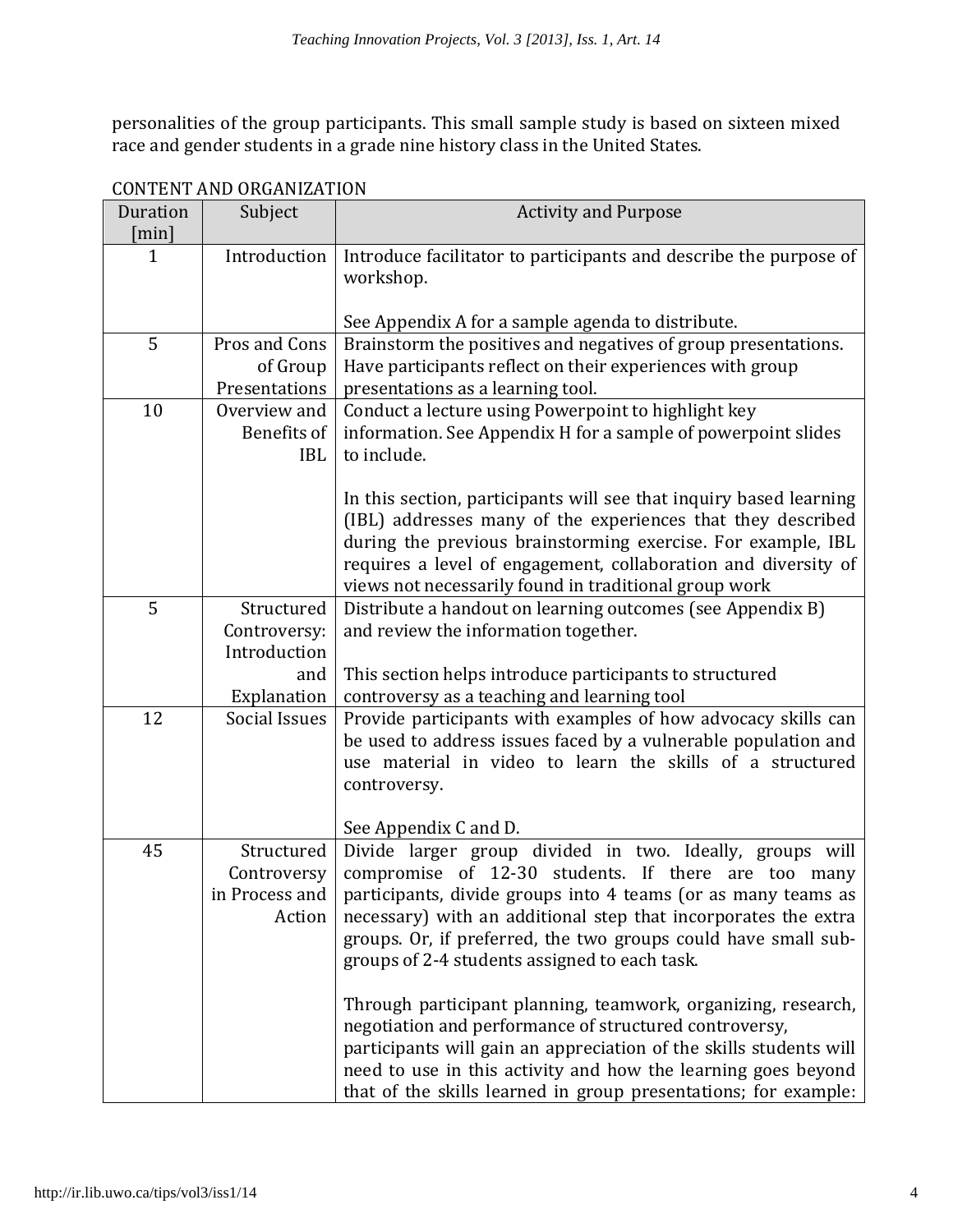|                        |                                                                            | communication, negotiation, research, planning, advocacy,<br>teamwork, argument. |  |  |  |
|------------------------|----------------------------------------------------------------------------|----------------------------------------------------------------------------------|--|--|--|
|                        |                                                                            | See Appendix D and E.                                                            |  |  |  |
| 10                     | Reflections on<br>Give participants five minutes to answer some reflection |                                                                                  |  |  |  |
|                        | Group                                                                      | questions. See Appendix F for a sample handout to distribute.                    |  |  |  |
|                        | Learning                                                                   |                                                                                  |  |  |  |
|                        | Experience                                                                 | Afterwards, facilitate a large group feedback session. Give the                  |  |  |  |
|                        |                                                                            | participants the opportunity to reflect on their learning (leading               |  |  |  |
|                        |                                                                            | to deep learning) and the benefits and challenges for students.                  |  |  |  |
|                        |                                                                            | This will help participants identify the supports required for                   |  |  |  |
|                        |                                                                            | students in their role as facilitator.                                           |  |  |  |
| $\overline{2}$         | Workshop                                                                   | Distribute an evaluation form (Appendix H) and provide                           |  |  |  |
|                        | Evaluation                                                                 | participants an opportunity to give feedback on their workshop                   |  |  |  |
|                        |                                                                            | experience including what was and was not helpful.                               |  |  |  |
| Total Time: 90 minutes |                                                                            |                                                                                  |  |  |  |

#### PRESENTATION STRATEGIES

This workshop is designed to provide the instructor, through an experiential learning opportunity, the process for the use of an IBL method of a structured controversy. To do this, the participants will be presented with a rationale and benefits of IBL through a Power Point presentation, and will then perform the structured controversy through small and large group work activities. The strategies used in the activities provide opportunity for multiple learning styles to excel and facilitate skill development in individual, small and large group work, research, collaboration, advocacy and presentation.

The following list of appendices includes several handouts for distribution at various intervals in the workshop.

LIST OF APPENDICES

Appendix A: Agenda Appendix B: How To Explain the Model Appendix C: Steps of Structured Controversy Appendix D: Steps of Alternate Structured Controversy Appendix E: Example Rubric for Structured Controversy Appendix F: Reflections on Your Experience Appendix G: Evaluation of Workshop Appendix H: Power Point Slides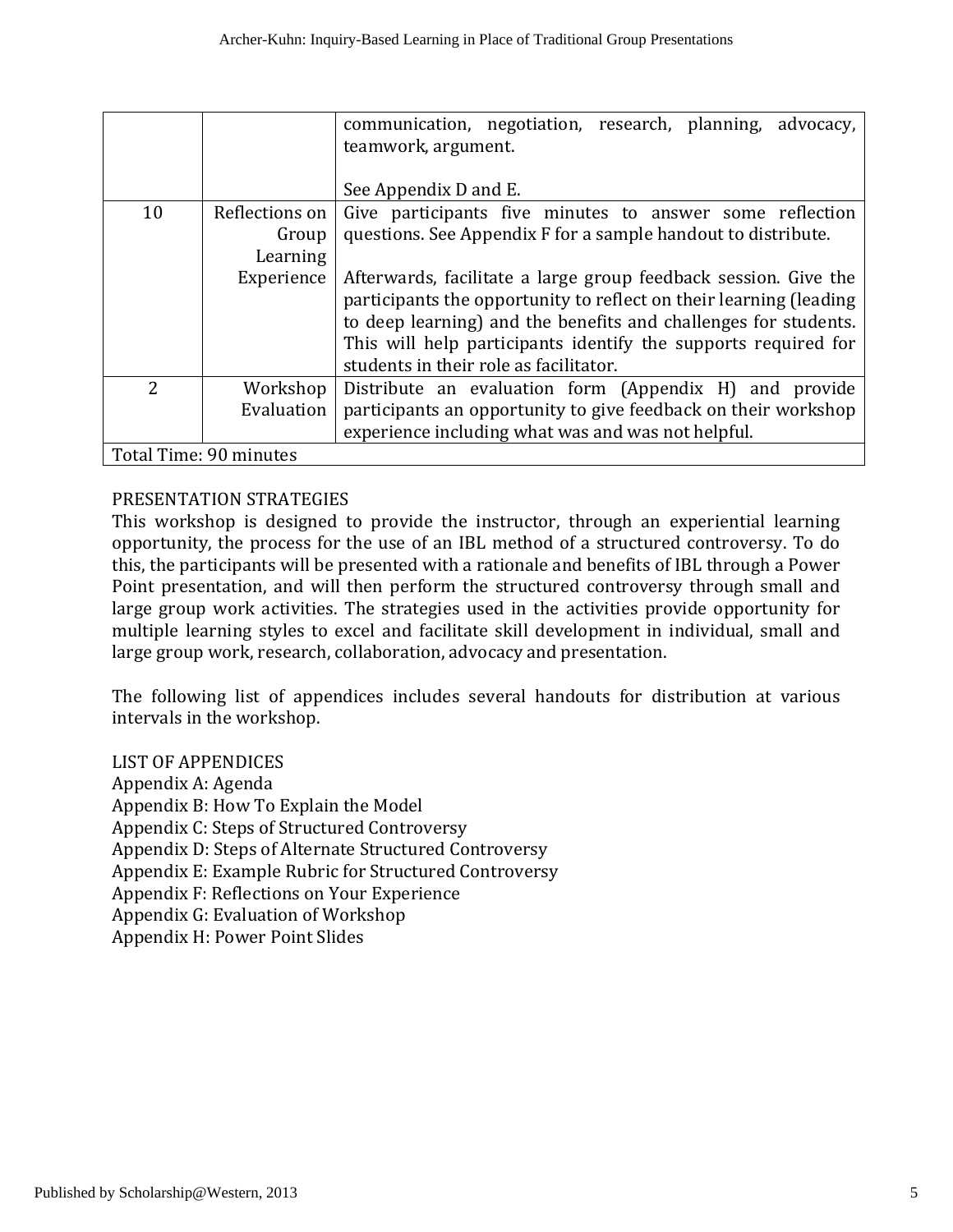### APPENDIX A: Agenda

- 1. Introduction
- 2. Overview of workshop
- 3. Description of Inquiry Based Learning (IBL)
- 4. Explanation of Structured Controversy
- 5. Participant Feedback
- 6. Evaluation of workshop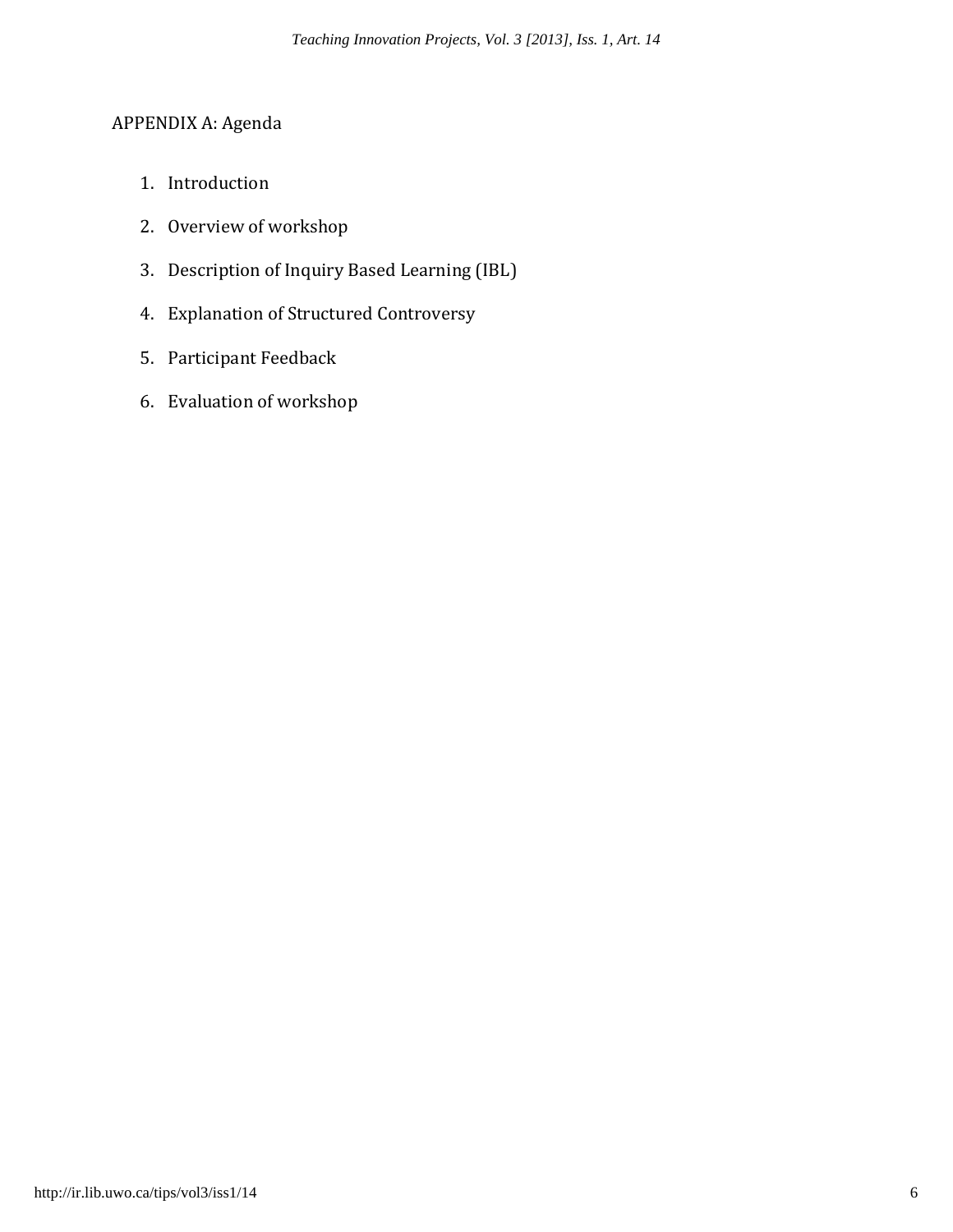#### APPENDIX B: How to Explain the Model

"Like a debate, structured controversy requires students to explore a variety of positions, but here students on each side of a controversy are required to summarize the other position to the satisfaction of those who presented it. This means students are to listen carefully to hear exactly what is being said and not just what they think is being said. Structured controversy can be extended by asking students to find common ground and to identify the issues about which they still differ" (Hudspith & Jenkins, 2007).

The specific steps of the Structured Controversy are outlined for you. The final argument is to take into account both your own team's position and at a minimum, an acknowledgement of the other team's position. The idea is that each team wants to convince the other that their position is correct. The trick for you is to do so in a manner that is clear, concise, supported by research, and convincing. You can choose to be demanding or collaborative, using a social action or asset building approach. The value of your strategy is discussed at the end of the activity as a large group.

A number of learning objectives can be achieved through this activity including;

#### *Knowledge*

1. Apply theories and models of social and political advocacy, community planning and development and internal organizational change with vulnerable populations.

2. Apply knowledge from an evidenced-based advanced practice perspective.

3. Identify resources within organizations and communities in the planned change process.

4. Acknowledge the relevance of removing barriers that prevent individuals, groups and communities from maximizing their full participation in societal institutions and resources. 

#### *Values*

5. Strengthen professional commitment to the use of evidenced-based practice.

6. Display values and ethics in practice with vulnerable populations.

7. Utilize ethical decision-making with client systems and other helping professionals.

8. Develop enhanced self-awareness and critical use of self in practice.

9. Commitment to understanding and challenging social injustices affecting organizations and communities.

#### *Skills*

10. Critical analysis, assessment, research, planning, teamwork, negotiation, argument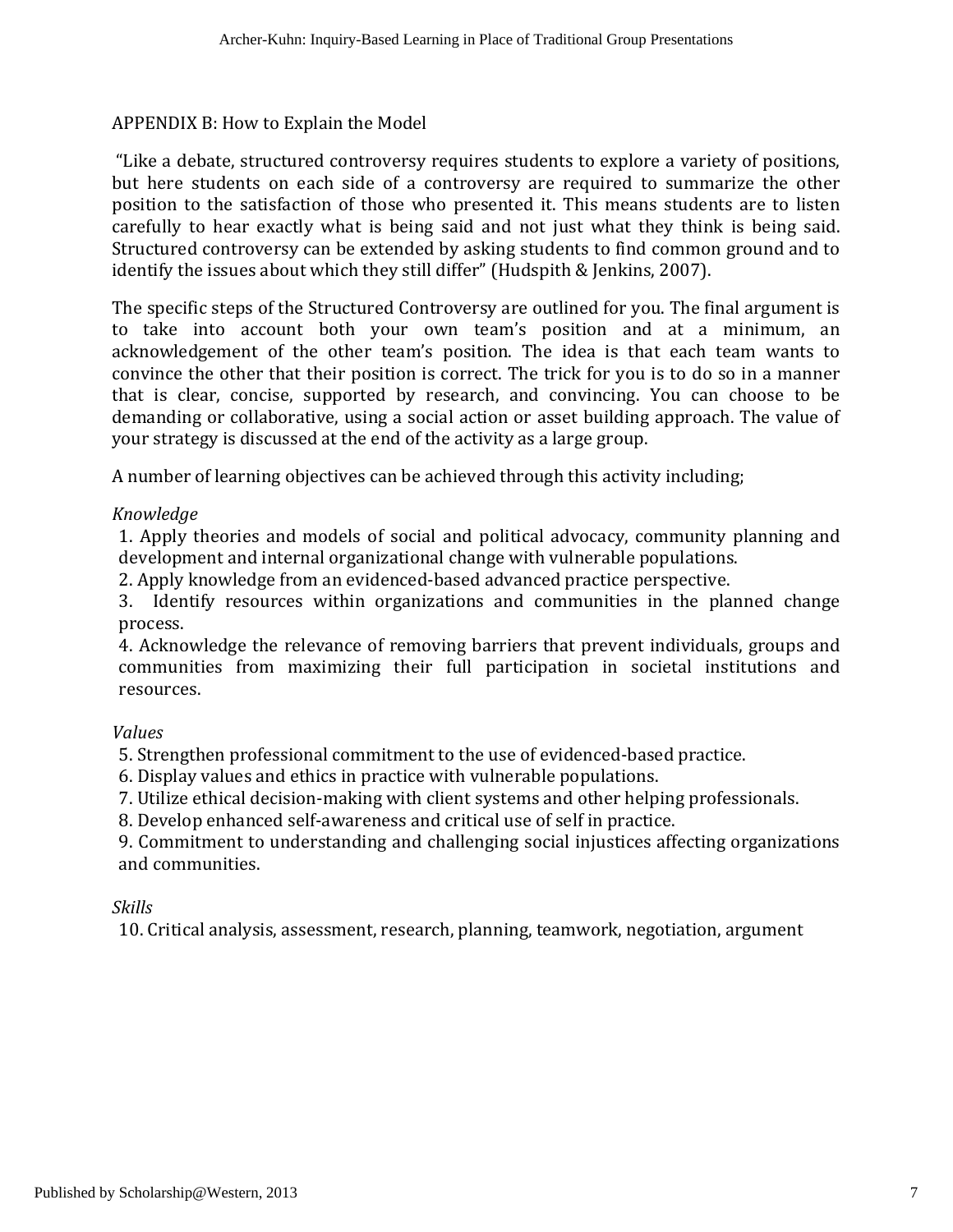#### APPENDIX C: Steps of Structure Controversy

- 1. Divide into two groups/teams.
- 2. Each group will argue a position on a particular issue with a vulnerable population: homelessness. Using the video *A Call To Action*, one group will take on the positions presented by the Homeless Coalition and the other group will take on the position of the Community Leaders. Pay particular attention to the time limits in each section of this activity. The course instructor will be the time-keeper.
- 3. Each side/team is provided time to research their position from the material provided, approximately 10 minutes. With your team, spend 10 minutes planning your arguments. You will then spend 5 minutes as a group confirming who will be your spokesperson and what arguments they will make. The instructor can be used for consultation by both teams.
- 4. Team one chooses a spokesperson and has 3 minutes to make their argument. Team two listens intently to and documents team one's argument. Team two then has 3 minutes to make their argument, with team one noting team's two positions. The teams then have 5 minutes to meet separately to discuss the opposing team's arguments and research data. At the end of that time, team one has 2 minutes to reflect through a spokesperson what they heard team two's position to be. Team two must be satisfied that team one has heard them correctly, both content and intent. Once team two is satisfied, they reflect for team one in 2 minutes what they heard team one argue. Once team one is satisfied each team has 2 minutes to gather for their final arguments. Team one then argues in 1 minute or less, their final position and team two then does the same.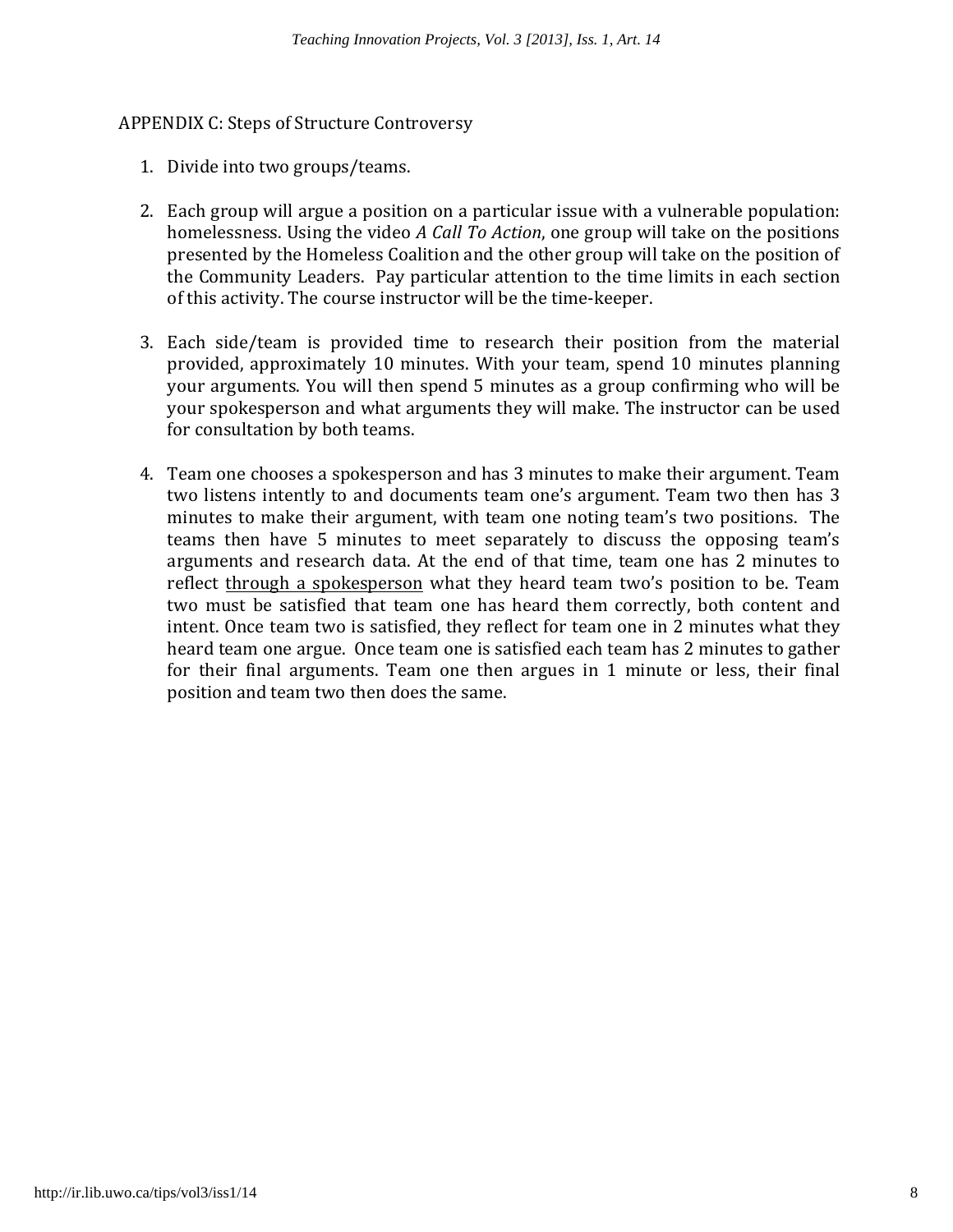#### APPENDIX D: Alternative Structured Controversy with Increased Time

Allows students opportunity to research their own arguments and develop their own advocacy strategy. Requires a minimum of two hours and works best with  $2\frac{1}{2}$  hours.

- 1. Divide into two groups/teams.
- 2. Each group will argue a position on a particular issue with a vulnerable population: homelessness. Using the video *A Call To Action*, one group will take on the positions presented by the Homeless Coalition and the other group will take on the position of the Community Leaders. Pay particular attention to the time limits in each section of this activity. The course instructor will be the time keeper.
- 3. Each side/team is provided time to research their position requiring a few of you in each group to have access to a laptop. With your team, spend  $15 - 30$  minutes planning your arguments. You will then spend 45 min. researching on the internet, your agreed upon arguments. You will have 15 minutes to regroup and discuss your findings and provide your team members your research. At the end of the hour and a half, each team will be ready to present. The instructor can be used for consultation by both teams.

(Break for 10 minutes)

- 4. Team one chooses a spokesperson and has 10 minutes to make their argument. Team two listens intently to and documents team one's argument. Team two then has 10 minutes to make their argument, with team one noting team's two positions. The teams then have 10 minutes to meet separately to discuss the opposing team's arguments and research data. At the end of that time, team one has five minutes to reflect through a spokesperson what they heard team two's position to be. Team two must be satisfied that team one has heard them correctly, both content and intent. Once team two is satisfied, they reflect for team one in five minutes what they heard team one argue. Once team one is satisfied each team has 5 minutes to gather for their final arguments. Team one then argues in 3 minutes or less, their final position and team two then does the same.
- 5. The final argument is to take into account both your own team's position and at a minimum, an acknowledgement of the other team's position. The idea is that each team wants to convince the other that their position is correct. The trick for you is to do so in a manner that is clear, concise, supported by research, and convincing. You can choose to be demanding or collaborative, using a social action or asset building approach. The value of your strategy is discussed at the end of the activity as a large group.
- 6. Each team then takes 10 minutes to submit the role each student contributed to the structured controversy to consider the distribution of the workload when assigning the student grades. The rubric can be used to help you understand how you will be assessed.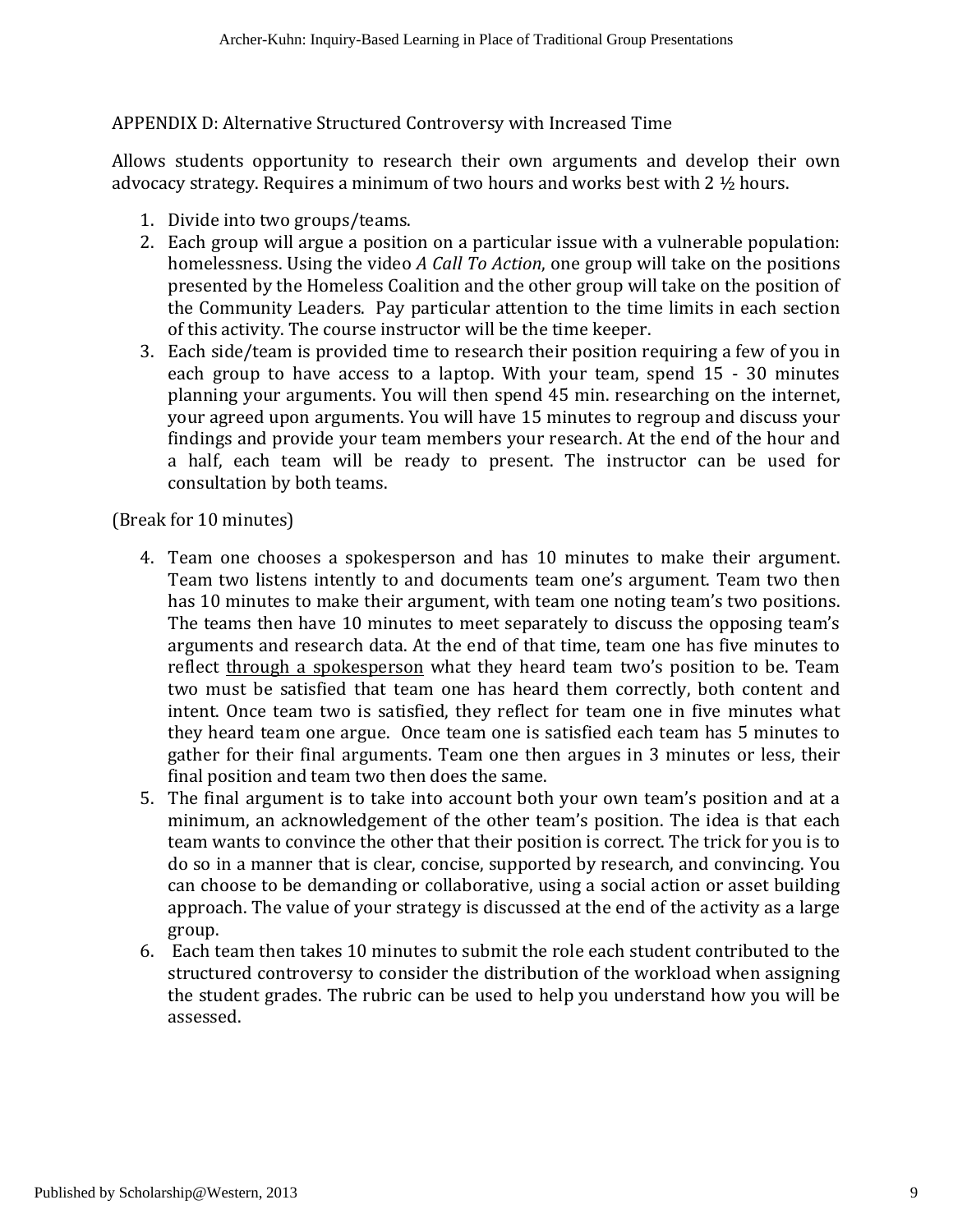| Domain/<br><b>Criteria</b>                  | <b>Specific Criteria Present</b>                                                                                                                                                                                                                                                                     | <b>Specific Criteria Missing</b>                                                                                                                                                                                                                                                                                                          | <b>Comments</b> |
|---------------------------------------------|------------------------------------------------------------------------------------------------------------------------------------------------------------------------------------------------------------------------------------------------------------------------------------------------------|-------------------------------------------------------------------------------------------------------------------------------------------------------------------------------------------------------------------------------------------------------------------------------------------------------------------------------------------|-----------------|
| Delivery/<br><b>Clarity</b>                 | clearly $\bullet$<br>Concepts<br>$\bullet$<br>are<br>presented<br>Appropriate contributions • Inequitable<br>among group facilitators<br>Coordination between team<br>$\bullet$<br>members, with seamless,<br>flowing teamwork<br>Well<br>$\bullet$<br>structured/organized/plan<br>ned.             | Concepts<br>clearly<br>are<br>not<br>presented<br>contributions<br>among group facilitators<br>• Poor<br>coordination<br>between<br>members,<br>without<br>team<br>seamless, flowing teamwork<br>Disorganized<br>or not<br>well<br>structured or not well planned                                                                         | 5 marks         |
| <b>Engagement of</b><br><b>Participants</b> | Each participant engaged in •<br>$\bullet$<br>group planning<br>Each participant identified<br>and researched one of the<br>following factors related to<br>topic-<br>historical,<br>their<br>social, cultural, political or<br>economic                                                             | evidence<br>N <sub>o</sub><br>that<br>each<br>participant engaged in group<br>planning<br>N <sub>o</sub><br>evidence<br>that<br>$\bullet$<br>each<br>participant<br>identified<br>and<br>researched<br>the<br><sub>of</sub><br>one<br>following factors related to<br>their topic- historical, social,<br>cultural, political or economic | 5 marks         |
| Content                                     | thesis<br>and<br>issue $\bullet$<br>Group<br>$\bullet$<br>introduced<br>Demographics,<br>literature $\vert \cdot \vert$<br>search<br>and<br>statistics<br>presented<br>Relationship between need<br>and social justice clearly<br>articulated and argued<br>Implications for community<br>identified | thesis<br>Group<br>and<br>issue<br>introduced<br>Demographics,<br>literature<br>search and statistics presented<br>Relationship between<br>need<br>social<br>and<br>justice<br>clearly<br>articulated and argued<br>Implications for community<br>identified                                                                              | 10 marks        |
| Timing of<br>presentation                   | $\bullet$<br>made $\bullet$<br>Arguments<br>were<br>within the allotted time<br>periods for each section of<br>the structured controversy                                                                                                                                                            | Arguments ran over the time<br>limits allotted for some or all<br>the<br>of<br>of<br>sections<br>thel<br>structured controversy                                                                                                                                                                                                           | 5 marks         |

## APPENDIX E: Example Rubric

*Note:* 5 marks are reserved for the individual one page summary handed in by each student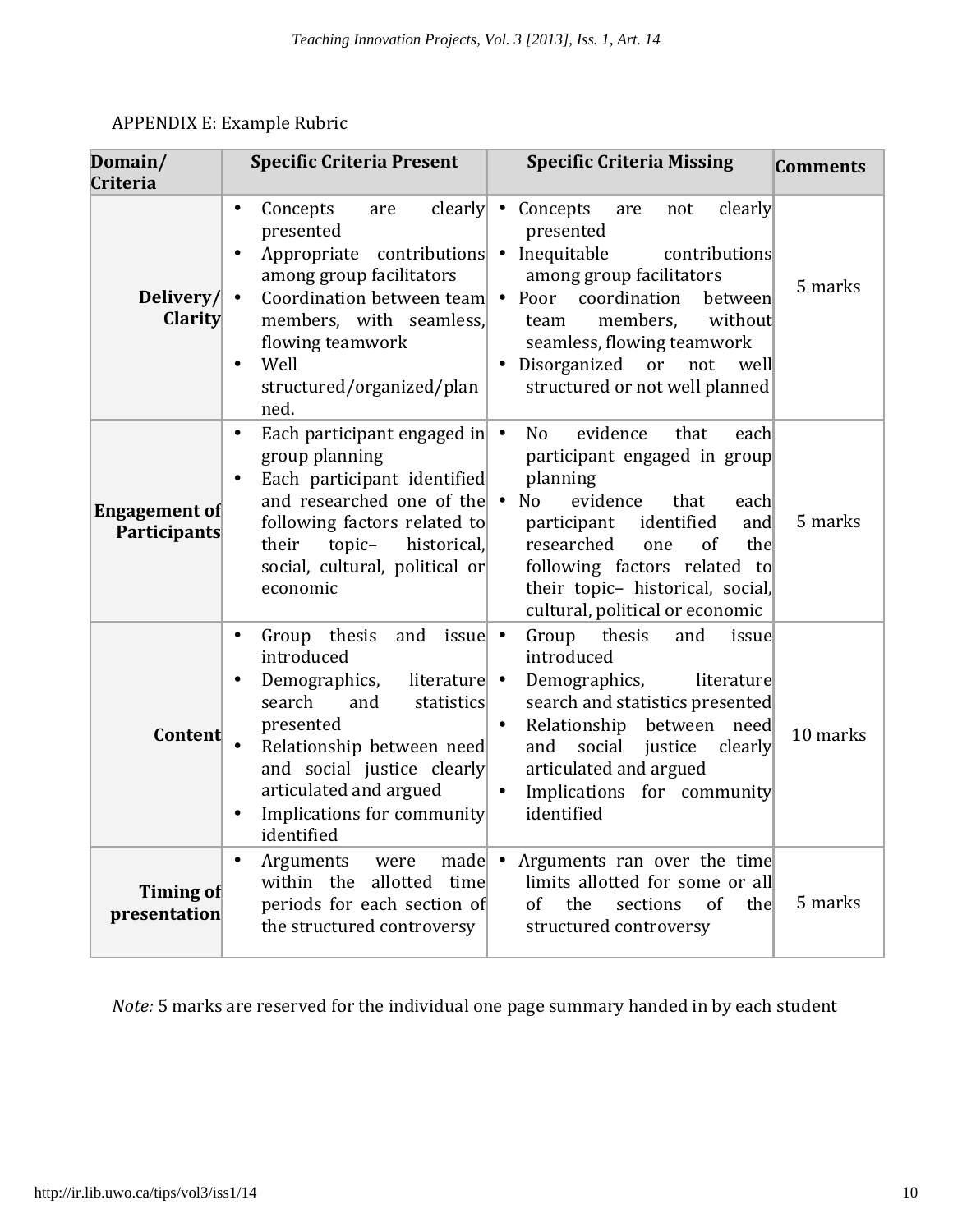**APPENDIX F: Reflections on Your Experience** 

1. What was helpful to me as a participant of the structured controversy activity was: 2. What I would do differently when using this activity as a teaching and learning tool is:

3. The advantages I observed using this T/L tool in place of a group presentation were: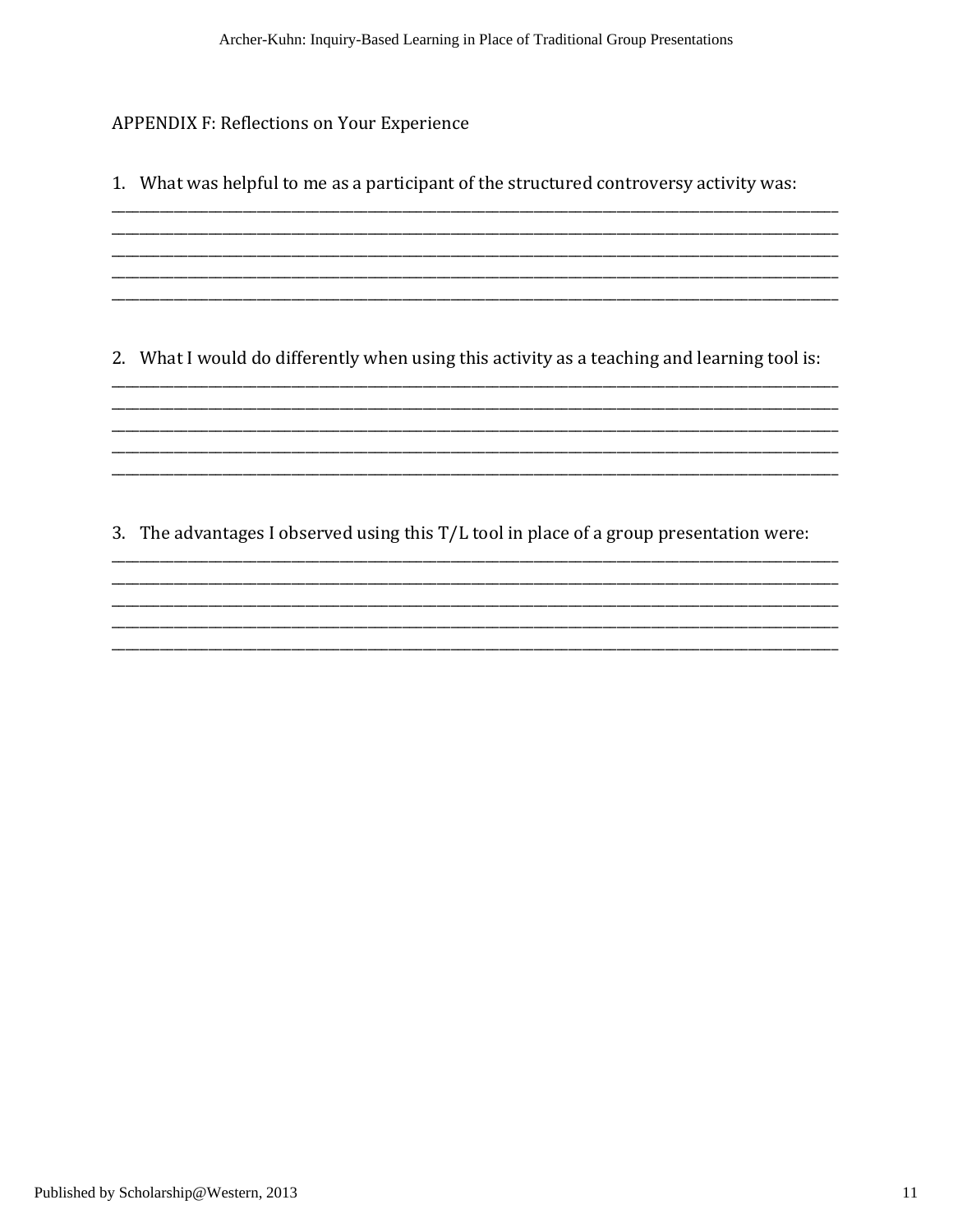### **APPENDIX G: Evaluation of Workshop**

1. In today's workshop, I learned:

## 2. I will continue doing:

## 3. I will stop doing: